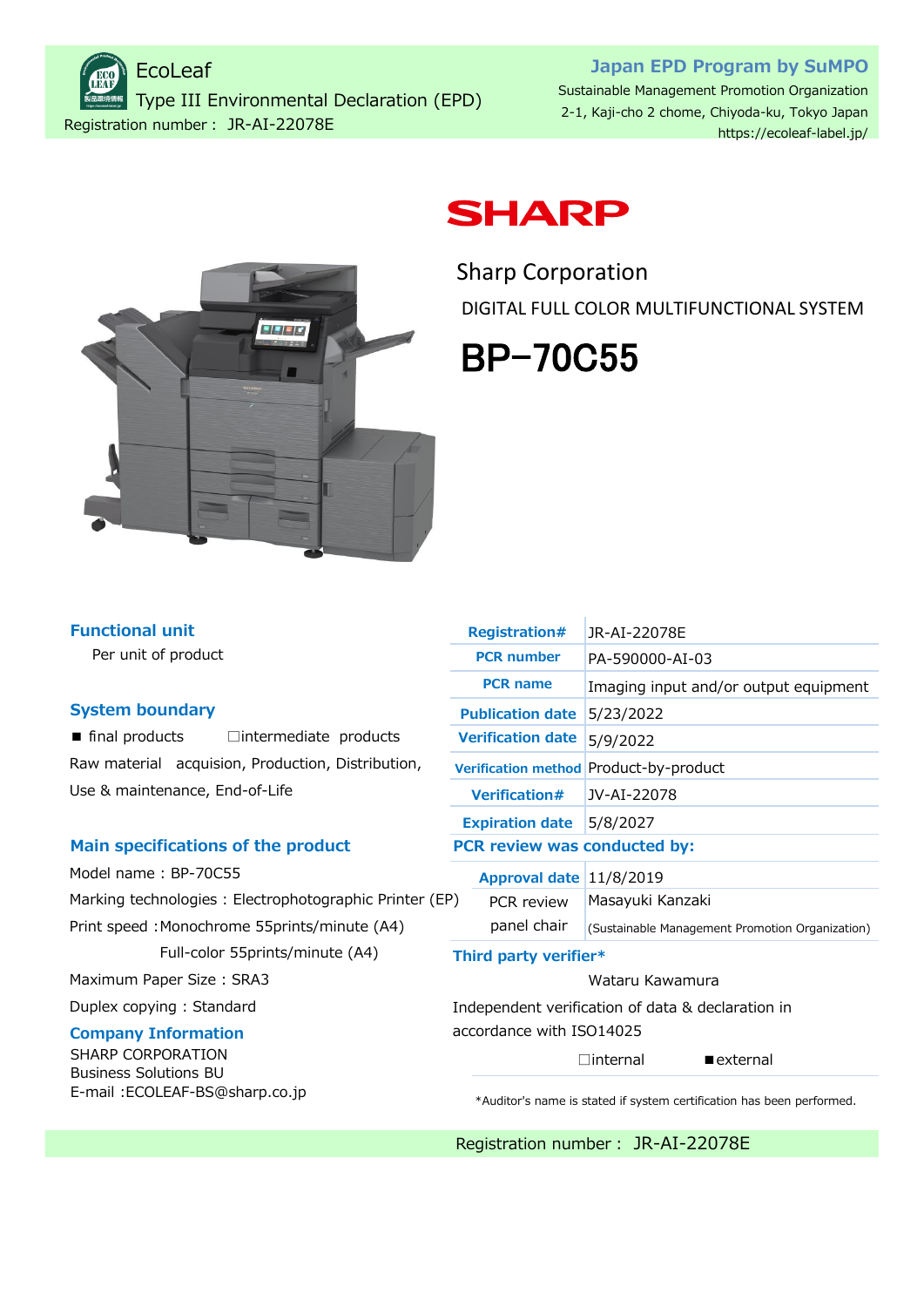

## EcoLeaf

Type III Environmental Declaration (EPD)

#### **Japan EPD Program by SuMPO**

Sustainable Management Promotion Organization 2-1, Kaji-cho 2 chome, Chiyoda-ku, Tokyo Japan <https://ecoleaf-label.jp/>

Registration number: JR-AI-22078E

| 1. Results of life cycle impact assessment (LCIA)                                                  |                       |                       |                             |                   |                     |                      |             |  |
|----------------------------------------------------------------------------------------------------|-----------------------|-----------------------|-----------------------------|-------------------|---------------------|----------------------|-------------|--|
|                                                                                                    |                       |                       | 0%                          | 20%               | 40%                 | 60%<br>80%           | 100%        |  |
| Global warming IPCC2013 GWP100a                                                                    | 1,600                 | kg-CO2eq              |                             | 43%               | 4%7%                | 39%                  | 8%          |  |
| Acidification                                                                                      | 1.2                   | kg-SO <sub>2</sub> eg |                             | 45%               | 2%<br>18%           | 29%                  | 5%          |  |
| Resources consumption                                                                              | 0.35                  | kg-Sbeg               |                             | 67%               |                     | 0%                   | 0%<br>33%   |  |
| Raw material acquisition<br>Production<br>Use & maintenance<br>Distribution<br><b>■End-of-Life</b> |                       |                       |                             |                   |                     |                      |             |  |
| stage<br>Parameter                                                                                 | Unit                  | <b>Total</b>          | Raw material<br>acquisition | <b>Production</b> | <b>Distribution</b> | Use &<br>maintenance | End-of-Life |  |
| Global warming IPCC2013 GWP100a                                                                    | kg-CO <sub>2</sub> eq | $1.6E + 03$           | $6.8E + 02$                 | $5.6E + 01$       | $1.1E + 02$         | $6.1E + 02$          | $1.2E + 02$ |  |
| Acidification                                                                                      | kg-SO <sub>2</sub> eq | $1.2E + 00$           | 5.6E-01                     | 2.6E-02           | $2.2E - 01$         | 3.6E-01              | 6.8E-02     |  |
| Resources consumption                                                                              | kg-Sbeg               | $3.5E-01$             | $2.3E - 01$                 | 1.8E-04           | 4.5E-04             | $1.1E - 01$          | $1.2E - 04$ |  |

| 2. Life cycle inventory analysis (LCI) |             |    | 3. Material composition |             |     |  |
|----------------------------------------|-------------|----|-------------------------|-------------|-----|--|
| 頂目                                     |             | 単位 | <b>Material</b>         |             | Uni |  |
| Non-renewable material resources       | 7.8F+01     | ka | Steel                   | $2.8E + 01$ | kg  |  |
| Renewable material resources           | $1.8E + 02$ | ka | <b>SUS</b>              | $1.1E + 00$ | kg  |  |

| cle inventory analysis (LCI) |             |    |  | 3. Material composition |             |             |
|------------------------------|-------------|----|--|-------------------------|-------------|-------------|
| 項目                           |             | 単位 |  | <b>Material</b>         |             | <b>Unit</b> |
| material resources           | $7.8E + 01$ | kg |  | Steel                   | $2.8E + 01$ | kg          |
| aterial resources            | $1.8E + 02$ | kg |  | <b>SUS</b>              | $1.1E + 00$ | kg          |
|                              |             |    |  | Aluminium               | 5.8E-01     | kg          |
|                              |             |    |  | Other metal             | $1.3E + 01$ | kg          |
|                              |             |    |  | Plastic                 | $3.3E + 01$ | kg          |
|                              |             |    |  | Rubber                  | 8.8E-02     | kg          |
|                              |             |    |  | Glass                   | $2.3E + 00$ | kg          |
|                              |             |    |  | Paper $\cdot$ Wood      | $1.3E + 01$ | kg          |
|                              |             |    |  | Circuit Board           | $3.0E + 00$ | kg          |
|                              |             |    |  | <b>Others</b>           | $7.1E+00$   | kg          |
|                              |             |    |  |                         |             |             |

#### **5. Additional explanation**

・Product destination: North America

・Calculation method of use stage (scenario)

- ・Expected usage period: five years
- ・Estimated number of use : 451,200 sheets
- Color 225,600 ,Monoclome 225,600

・STAND/550&2100 SHEET PAPER DRAWER, LARGE CAPACITY TRAY, SADDLE STITCH FINISHER, FOLDING

UNIT, and EXIT TRAY UNIT is optional, its impact is not included.

・The impact of printing paper is not included.

• Products selected in the scenario used for inventory calculation : Multifunction device (EP)

※ Conformed to the International ENERGY STAR® Ver3.0 Program